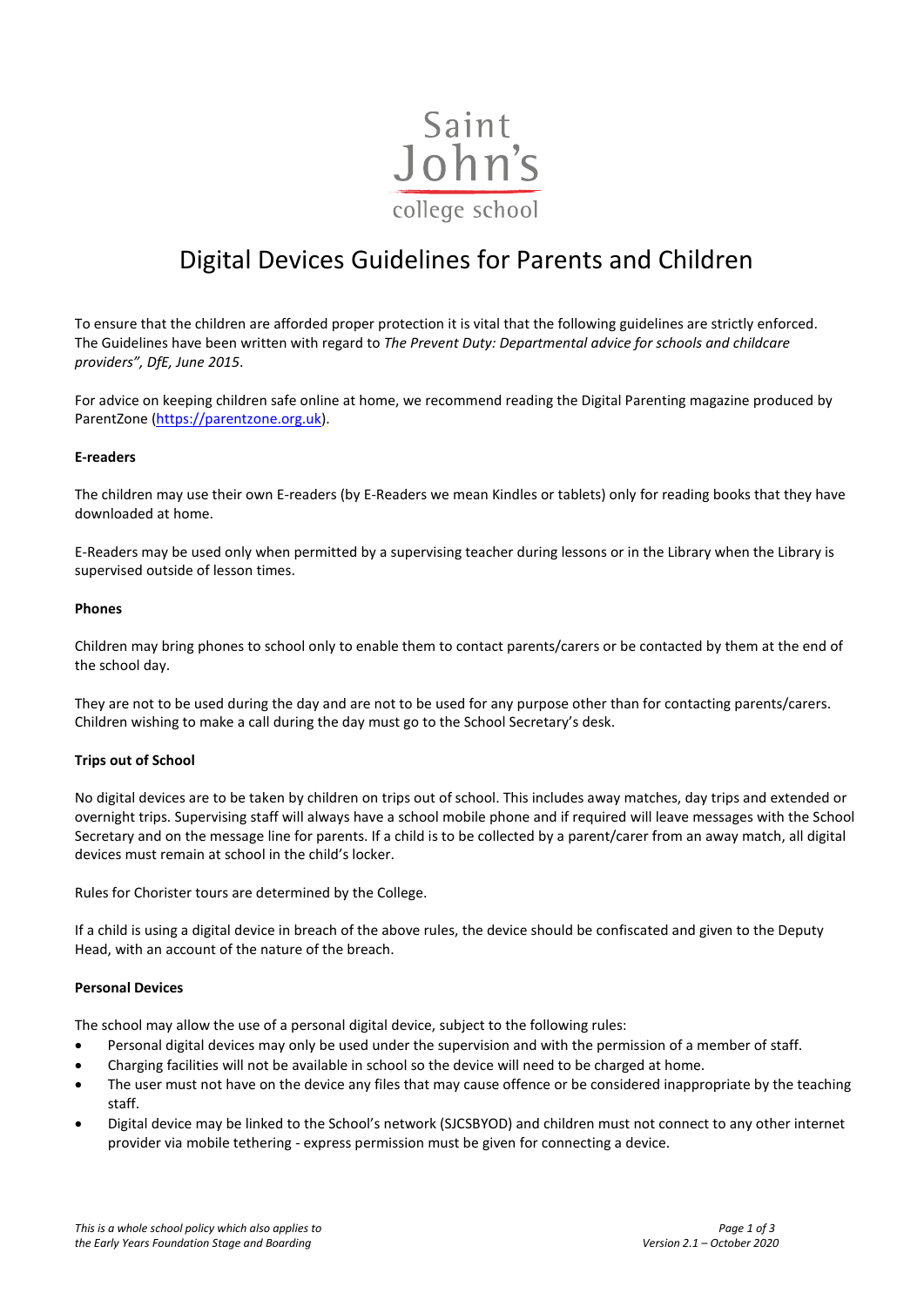# **Home-Owned Laptops for Individual Needs**

The school may recommend the use of a home-owned laptop for children with Individual Needs. Such a recommendation would normally be supported by an Educational Psychologist's report and will set out in which lessons the child will benefit from the use of a laptop.

Home-owned laptops can be connected to the school's network (SJCSBYOD).

The laptop must have Google Chrome installed and updated to the latest version.

The laptop must have anti-virus protective software installed and updated regularly by the user.

The laptop user must ensure that the laptop is in good working condition and that the battery is charged.

*NOTE TO PARENTS: The school accepts no responsibility for the maintenance, upkeep, loss or theft of an individual's device. The school's insurance does not cover home owned digital devices so please make sure that your own insurance covers them for use in school.*